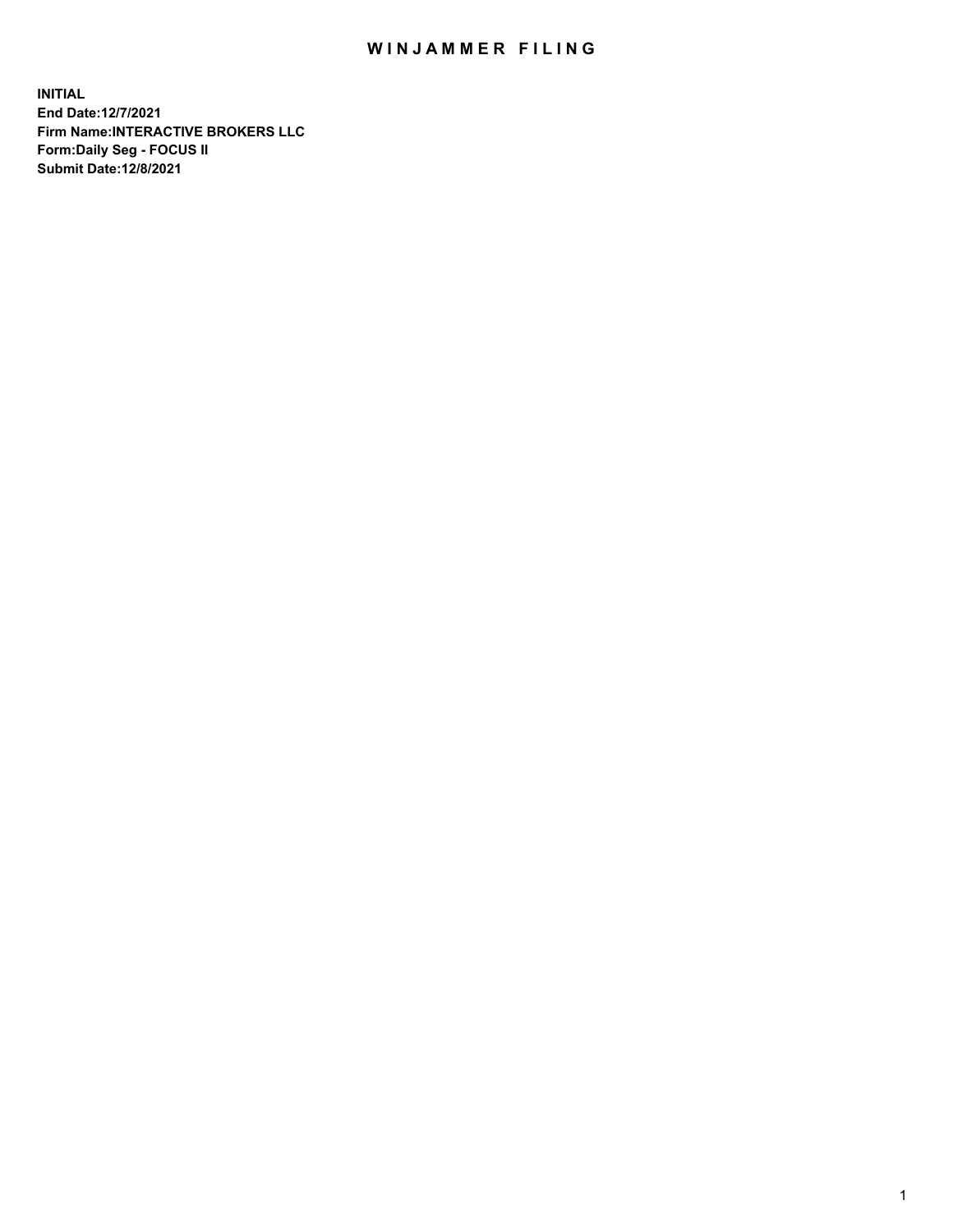**INITIAL End Date:12/7/2021 Firm Name:INTERACTIVE BROKERS LLC Form:Daily Seg - FOCUS II Submit Date:12/8/2021 Daily Segregation - Cover Page**

| Name of Company                                                                                                                                                                                                                                                                                                                | <b>INTERACTIVE BROKERS LLC</b>                                                                  |  |
|--------------------------------------------------------------------------------------------------------------------------------------------------------------------------------------------------------------------------------------------------------------------------------------------------------------------------------|-------------------------------------------------------------------------------------------------|--|
| <b>Contact Name</b>                                                                                                                                                                                                                                                                                                            | James Menicucci                                                                                 |  |
| <b>Contact Phone Number</b>                                                                                                                                                                                                                                                                                                    | 203-618-8085                                                                                    |  |
| <b>Contact Email Address</b>                                                                                                                                                                                                                                                                                                   | jmenicucci@interactivebrokers.c<br><u>om</u>                                                    |  |
| FCM's Customer Segregated Funds Residual Interest Target (choose one):<br>a. Minimum dollar amount: ; or<br>b. Minimum percentage of customer segregated funds required:% ; or<br>c. Dollar amount range between: and; or<br>d. Percentage range of customer segregated funds required between:% and%.                         | $\overline{\mathbf{0}}$<br>$\overline{\mathbf{0}}$<br>155,000,000 245,000,000<br>0 <sub>0</sub> |  |
| FCM's Customer Secured Amount Funds Residual Interest Target (choose one):<br>a. Minimum dollar amount: ; or<br>b. Minimum percentage of customer secured funds required:% ; or<br>c. Dollar amount range between: and; or<br>d. Percentage range of customer secured funds required between:% and%.                           | $\overline{\mathbf{0}}$<br>$\overline{\mathbf{0}}$<br>80,000,000 120,000,000<br>0 <sub>0</sub>  |  |
| FCM's Cleared Swaps Customer Collateral Residual Interest Target (choose one):<br>a. Minimum dollar amount: ; or<br>b. Minimum percentage of cleared swaps customer collateral required:% ; or<br>c. Dollar amount range between: and; or<br>d. Percentage range of cleared swaps customer collateral required between:% and%. | $\overline{\mathbf{0}}$<br>$\overline{\mathbf{0}}$<br>0 <sub>0</sub><br>0 <sub>0</sub>          |  |

Attach supporting documents CH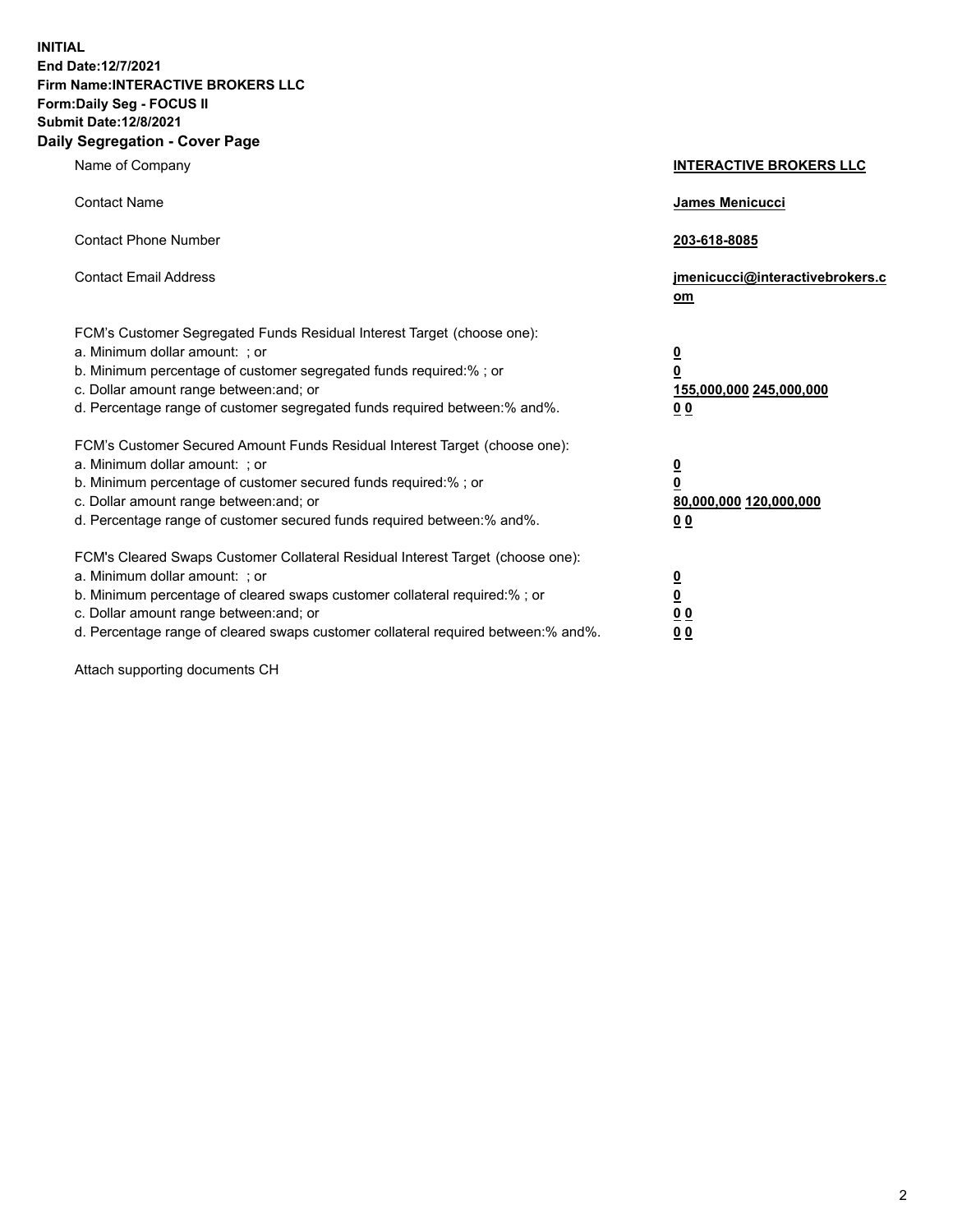**INITIAL End Date:12/7/2021 Firm Name:INTERACTIVE BROKERS LLC Form:Daily Seg - FOCUS II Submit Date:12/8/2021 Daily Segregation - Secured Amounts**

## Foreign Futures and Foreign Options Secured Amounts Amount required to be set aside pursuant to law, rule or regulation of a foreign government or a rule of a self-regulatory organization authorized thereunder **0** [7305] 1. Net ledger balance - Foreign Futures and Foreign Option Trading - All Customers A. Cash **485,818,574** [7315] B. Securities (at market) **0** [7317] 2. Net unrealized profit (loss) in open futures contracts traded on a foreign board of trade **7,980,871** [7325] 3. Exchange traded options a. Market value of open option contracts purchased on a foreign board of trade **119,181** [7335] b. Market value of open contracts granted (sold) on a foreign board of trade **-33,314** [7337] 4. Net equity (deficit) (add lines 1. 2. and 3.) **493,885,312** [7345] 5. Account liquidating to a deficit and account with a debit balances - gross amount **4,775** [7351] Less: amount offset by customer owned securities **0** [7352] **4,775** [7354] 6. Amount required to be set aside as the secured amount - Net Liquidating Equity Method (add lines 4 and 5) **493,890,087** [7355] 7. Greater of amount required to be set aside pursuant to foreign jurisdiction (above) or line 6. **493,890,087** [7360] FUNDS DEPOSITED IN SEPARATE REGULATION 30.7 ACCOUNTS 1. Cash in banks A. Banks located in the United States **53,057,762** [7500] B. Other banks qualified under Regulation 30.7 **0** [7520] **53,057,762** [7530] 2. Securities A. In safekeeping with banks located in the United States **320,989,870** [7540] B. In safekeeping with other banks qualified under Regulation 30.7 **0** [7560] **320,989,870** [7570] 3. Equities with registered futures commission merchants A. Cash **0** [7580] B. Securities **0** [7590] C. Unrealized gain (loss) on open futures contracts **0** [7600] D. Value of long option contracts **0** [7610] E. Value of short option contracts **0** [7615] **0** [7620] 4. Amounts held by clearing organizations of foreign boards of trade A. Cash **0** [7640] B. Securities **0** [7650] C. Amount due to (from) clearing organization - daily variation **0** [7660] D. Value of long option contracts **0** [7670] E. Value of short option contracts **0** [7675] **0** [7680] 5. Amounts held by members of foreign boards of trade A. Cash **224,171,732** [7700] B. Securities **0** [7710] C. Unrealized gain (loss) on open futures contracts **17,640,188** [7720] D. Value of long option contracts **119,181** [7730] E. Value of short option contracts **-33,314** [7735] **241,897,787** [7740] 6. Amounts with other depositories designated by a foreign board of trade **0** [7760] 7. Segregated funds on hand **0** [7765] 8. Total funds in separate section 30.7 accounts **615,945,419** [7770] 9. Excess (deficiency) Set Aside for Secured Amount (subtract line 7 Secured Statement Page 1 from Line 8) **122,055,332** [7380] 10. Management Target Amount for Excess funds in separate section 30.7 accounts **80,000,000** [7780] 11. Excess (deficiency) funds in separate 30.7 accounts over (under) Management Target **42,055,332** [7785]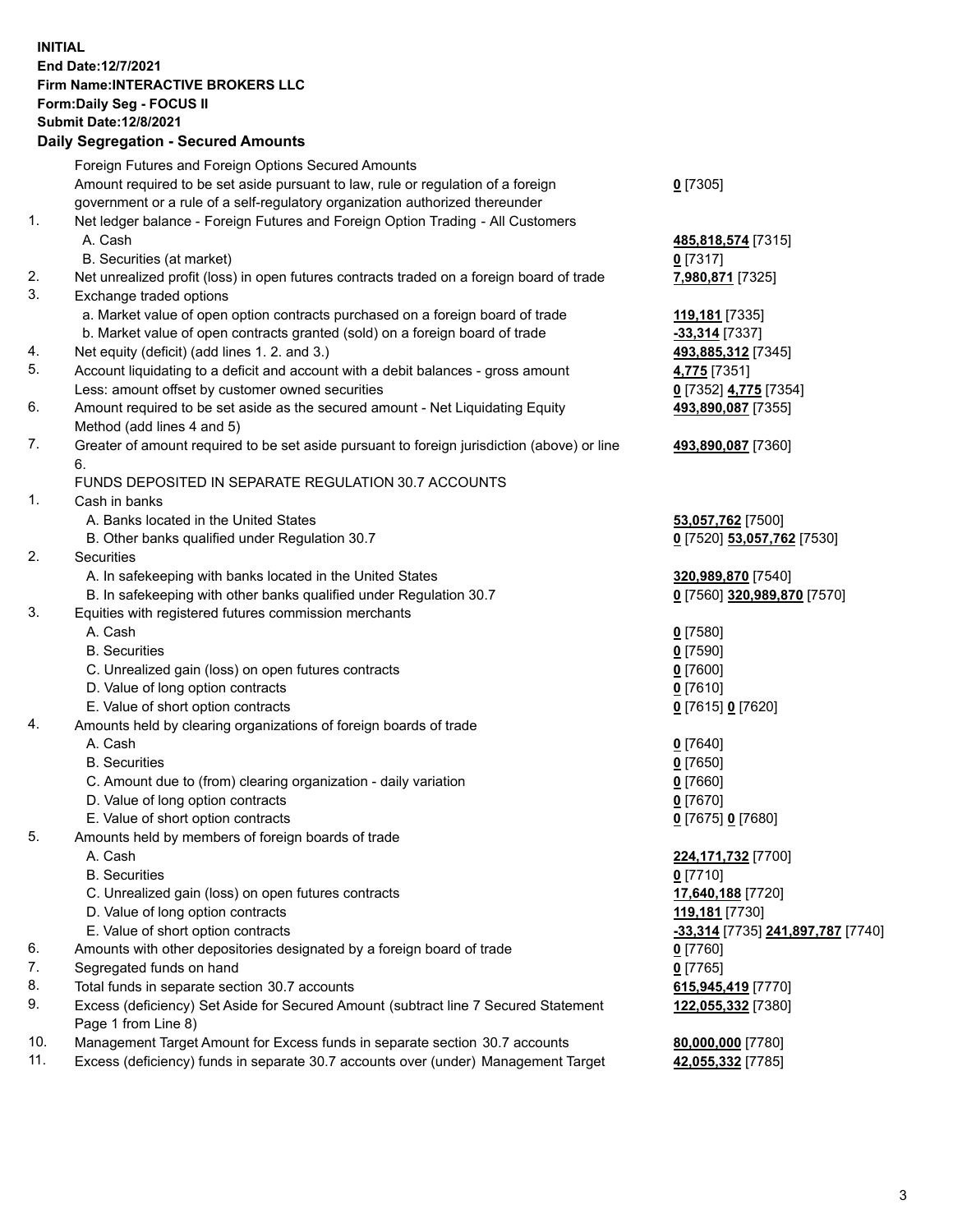**INITIAL End Date:12/7/2021 Firm Name:INTERACTIVE BROKERS LLC Form:Daily Seg - FOCUS II Submit Date:12/8/2021 Daily Segregation - Segregation Statement** SEGREGATION REQUIREMENTS(Section 4d(2) of the CEAct) 1. Net ledger balance A. Cash **7,741,436,730** [7010] B. Securities (at market) **0** [7020] 2. Net unrealized profit (loss) in open futures contracts traded on a contract market **41,693,242** [7030] 3. Exchange traded options A. Add market value of open option contracts purchased on a contract market **500,248,582** [7032] B. Deduct market value of open option contracts granted (sold) on a contract market **-489,420,105** [7033] 4. Net equity (deficit) (add lines 1, 2 and 3) **7,793,958,449** [7040] 5. Accounts liquidating to a deficit and accounts with debit balances - gross amount **1,048,559** [7045] Less: amount offset by customer securities **0** [7047] **1,048,559** [7050] 6. Amount required to be segregated (add lines 4 and 5) **7,795,007,008** [7060] FUNDS IN SEGREGATED ACCOUNTS 7. Deposited in segregated funds bank accounts A. Cash **1,766,376,127** [7070] B. Securities representing investments of customers' funds (at market) **3,545,891,830** [7080] C. Securities held for particular customers or option customers in lieu of cash (at market) **0** [7090] 8. Margins on deposit with derivatives clearing organizations of contract markets A. Cash **1,988,213,058** [7100] B. Securities representing investments of customers' funds (at market) **650,520,518** [7110] C. Securities held for particular customers or option customers in lieu of cash (at market) **0** [7120] 9. Net settlement from (to) derivatives clearing organizations of contract markets **50,345,984** [7130] 10. Exchange traded options A. Value of open long option contracts **500,248,582** [7132] B. Value of open short option contracts **-489,420,105** [7133] 11. Net equities with other FCMs A. Net liquidating equity **0** [7140] B. Securities representing investments of customers' funds (at market) **0** [7160] C. Securities held for particular customers or option customers in lieu of cash (at market) **0** [7170] 12. Segregated funds on hand **0** [7150] 13. Total amount in segregation (add lines 7 through 12) **8,012,175,994** [7180] 14. Excess (deficiency) funds in segregation (subtract line 6 from line 13) **217,168,986** [7190] 15. Management Target Amount for Excess funds in segregation **155,000,000** [7194] 16. Excess (deficiency) funds in segregation over (under) Management Target Amount **62,168,986** [7198]

Excess